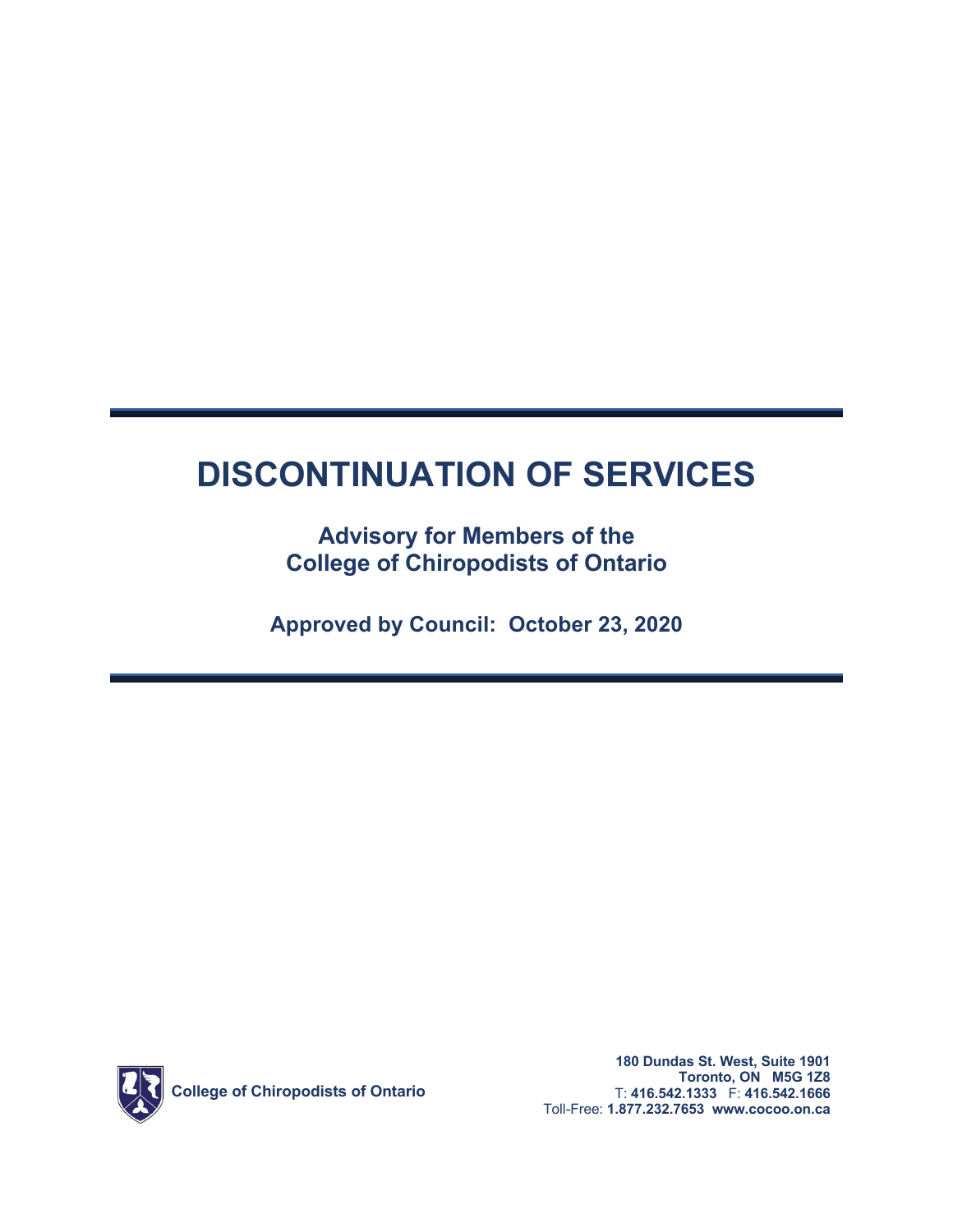# **INDEX**

|                                                                                       | $\mathbf{3}$ |
|---------------------------------------------------------------------------------------|--------------|
| Part 1: Providing Notice to Patients & Continuation of Services for Existing Patients | $3-5$        |
|                                                                                       | $5-6$        |
|                                                                                       |              |
|                                                                                       | $7 - 8$      |
| Part 5: Updating Health Profession Corporation Status (if applicable)                 | 8            |
| Part 6: Professional Liability Insurance Coverage (if applicable)                     | 8            |
|                                                                                       | 9            |
|                                                                                       | 9            |
|                                                                                       | 10           |
|                                                                                       | 11           |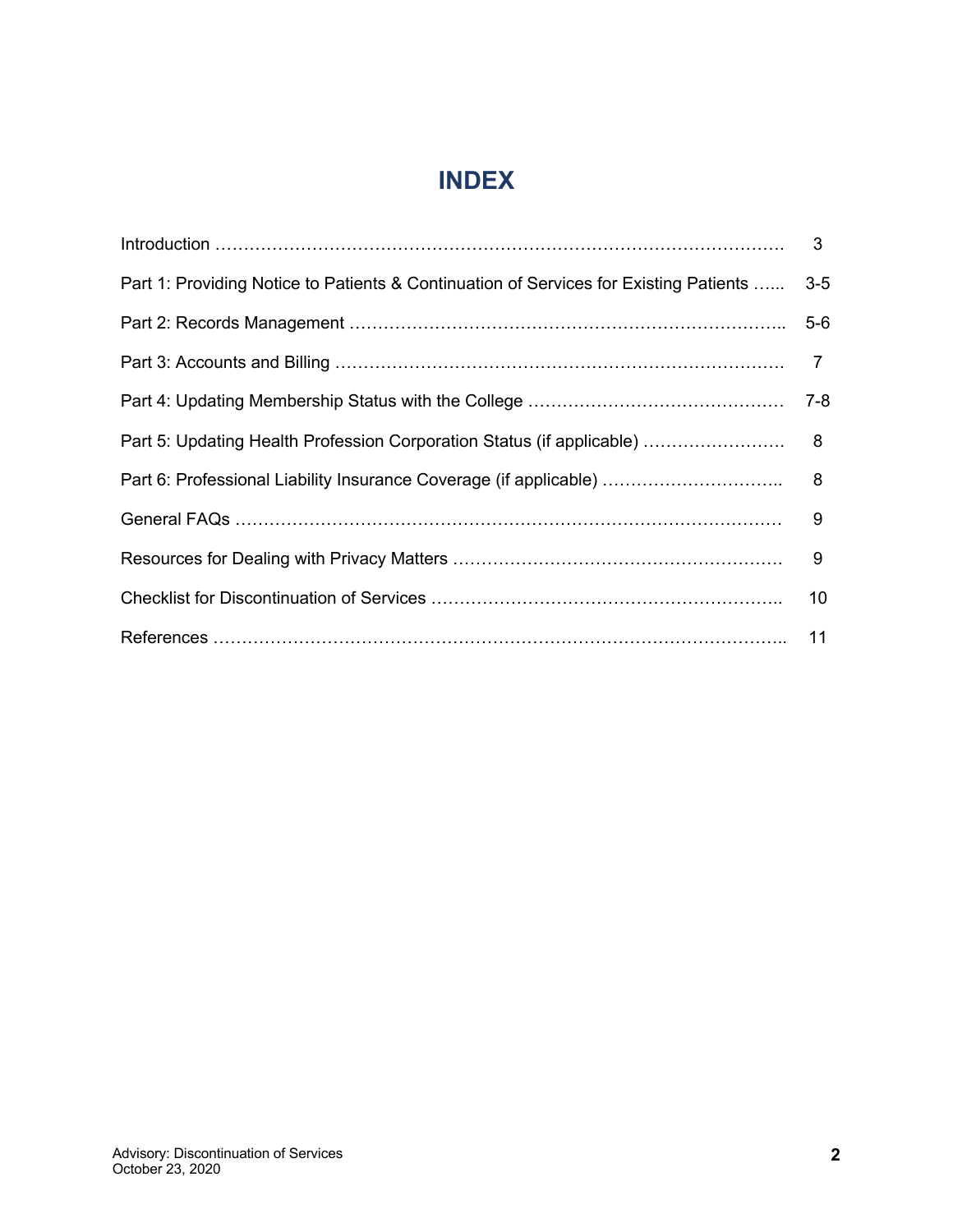## **Introduction**

This Advisory discusses important considerations and Member responsibilities associated with the discontinuation of services or practice closure related to retirement, resignation, extended leave of absence (such as maternity/parental leave, sick leave, etc.), revocation, suspension, incapacity, or death. There are six main areas to consider when a Member discontinues services:

- 1. Providing Notice to Patients & Continuation of Services for Existing Patients;
- 2. Records Management;
- 3. Accounts and Billing;
- 4. Updating Membership Status with the College;
- 5. Updating Health Profession Corporation Status (if applicable); and
- 6. Professional Liability Insurance Coverage (if applicable)

### **1. Providing Notice to Patients & Continuation of Services for Existing Patients**

When a Member discontinues their services, patients must be informed and arrangements must be made for the continuity of any necessary treatment. Failure to make arrangements for continuing care that is necessary may be grounds for professional misconduct (see the [Professional Misconduct Regulation\)](https://www.ontario.ca/laws/regulation/930750).

Whenever possible, patients should be contacted and advised of the discontinuation of services in advance, and provided with references or referrals to any alternate clinic(s) for ongoing services. Members must ensure that there is a treatment plan in place for patients who require ongoing care. Any discussions with patients and their follow-up plan(s), as well as referrals made, should be documented in the patient's record.

If a Member is leaving their practice and services are being taken over by another Member (such as in the event that a Member sells their practice or is taking an extended leave), notice must *still* be provided to patients. In this situation Members must provide patients with the option to seek care elsewhere; at the end of the day, it is the patient's right to choose their health care provider. If a Member taking a leave of absence has a return to work date (or approximate return to work date) Members may consider communicating this to patients.

As a courtesy, Members may consider contacting their referral sources (such as family physicians, other health care providers, etc.) to inform them that they are discontinuing their services.

In a situation where the outgoing Member is unable to notify patients, as would be the case in the death of a Member, the Member or individual taking over the practice (such as the estate trustee or the person who has assumed responsibility for the administration of the deceased Member's estate) shall notify the patients in writing of the circumstances, and that the patient records are in their possession.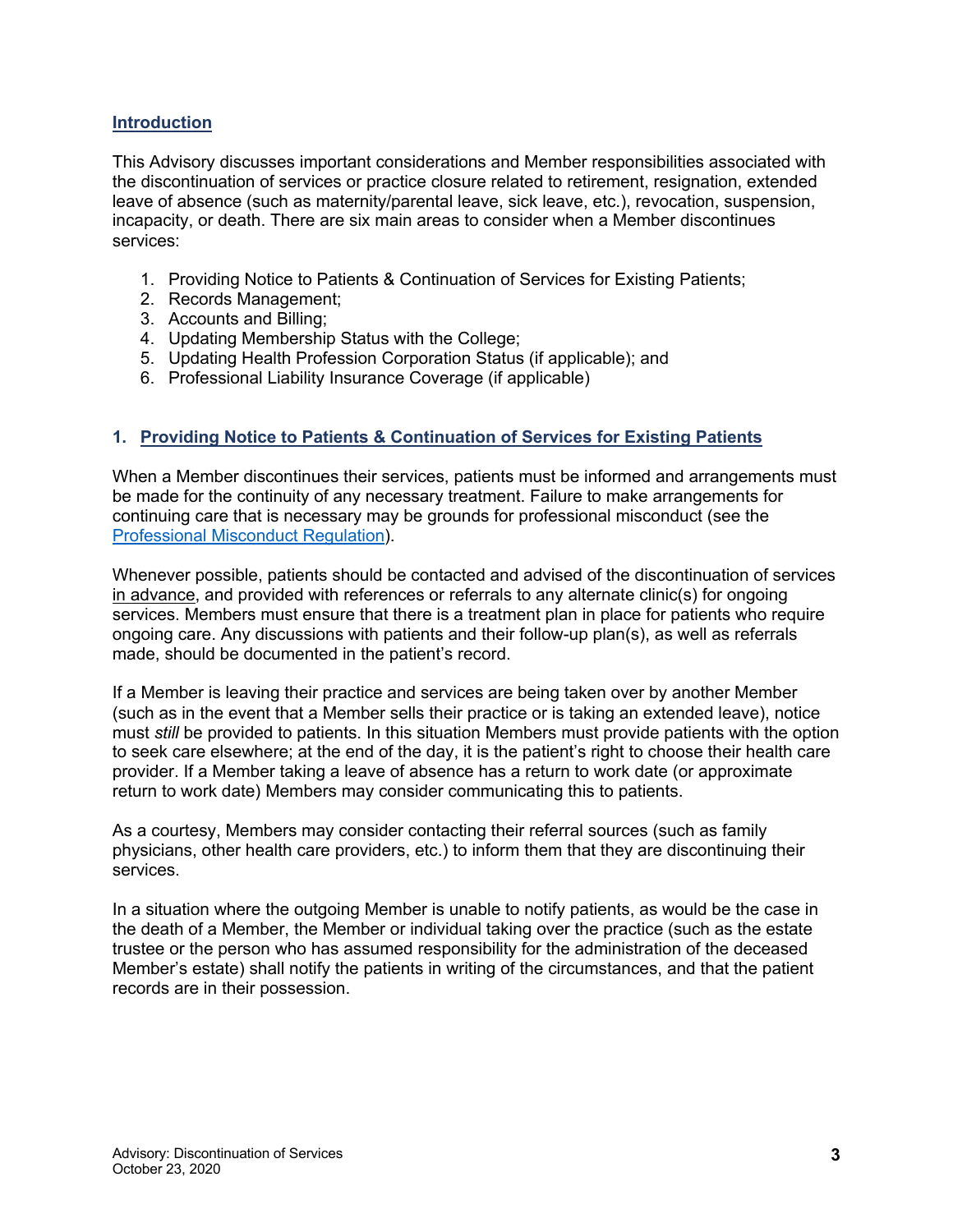# **FAQs: Providing Notice to Patients & Continuation of Services for Existing Patients**

#### **How far back should I go in my patient list when notifying patients of my clinic closure or leave of absence? What if I have not seen a patient for 5 or more years, or only saw a patient once – do I still need to contact them?**

Members have obligations with respect to the security and retention of records. As set out in the [Records](http://www.cocoo.on.ca/pdf/standards/standards_records.pdf)  [Standard,](http://www.cocoo.on.ca/pdf/standards/standards_records.pdf) records must be kept for a period of ten (10) years from the date of the patient's last visit or, where a patient is under 18 years of age, ten (10) years from the patient's 18<sup>th</sup> birthday. Consequently, if Members resign their registration or cease to practice for a period of time, Members must notify all patients within the records retention period of how and where the patient can obtain copies of their records, or where the Member intends to transfer custody of the medical record and the patient's care. In all cases where the patient is incapable, Members must notify the patient's substitute decision-maker.

#### **How should I contact patients to notify them that I am closing or leaving my clinic? How do I make sure they are aware that they can request copies of their records?**

Members must notify patients directly, either in writing (letter mail or secure e-mail), by telephone, or in person at a scheduled appointment. Caution should be exercised when leaving messages on voicemail or with a third party due to concerns regarding patient confidentiality and privacy rights. Members may also consider posting a notice in the clinic prior to the practice closure and/or arranging with a landlord to post a notice at the practice location for a specific period of time after closure.

#### **What information do I need to provide to patients when closing or leaving my clinic? How much detail do I need to provide?**

Members must include the following information when notifying patients of a clinic closure:

- The date of the closure;
- Whether a successor is taking over the clinic, and options for patients if no successor is available or if the patient does not choose to continue with the planned successor; and
- Information about how to access or request transfer of their records including, whether records are being transferred to another person or location.

#### **I am closing or selling my practice, but I have patients with ongoing or unfinished treatment. How should this be addressed?**

- Prior to the closure or sale, review the ongoing treatment needs of individual patients and identify those who are part-way through treatment.
- Establish a plan of completion for these patients with the Member taking over the practice, or in the event of the closure of a clinic, establish a plan of referral to another Member for ongoing care.
- If the completion of treatment will require a referral to another Member outside the practice, consider who will make the referral, and the effects on any financial arrangements.
- Make a plan for the management of failed treatments. Include the plan as part of the agreement of purchase and sale with the Member taking over the practice.
- Consider a transition period in which both Members work at the practice, and patients have the opportunity to get to know the new Member. Ideally, the selling Member will complete all treatments before leaving the practice.

#### **I am closing my practice, but I have orthotics which have not yet been dispensed to my patients. What should I do with them?**

It is the responsibility of the Member to arrange appointments for any patients whose orthotics have not yet been dispensed. Orthotics which have not been dispensed must be dispensed to patients prior to closing or leaving your practice (see the [Prescription Custom Foot Orthoses Standard](http://www.cocoo.on.ca/pdf/standards/standard_orthotics.pdf) for standards about dispensing). In the event that you leave your practice and another Member of the College is continuing to provide care for patients, that Member may dispense orthotics on your behalf; however, it is your responsibility to ensure that the orthotics are dispensed to the patient by a Member.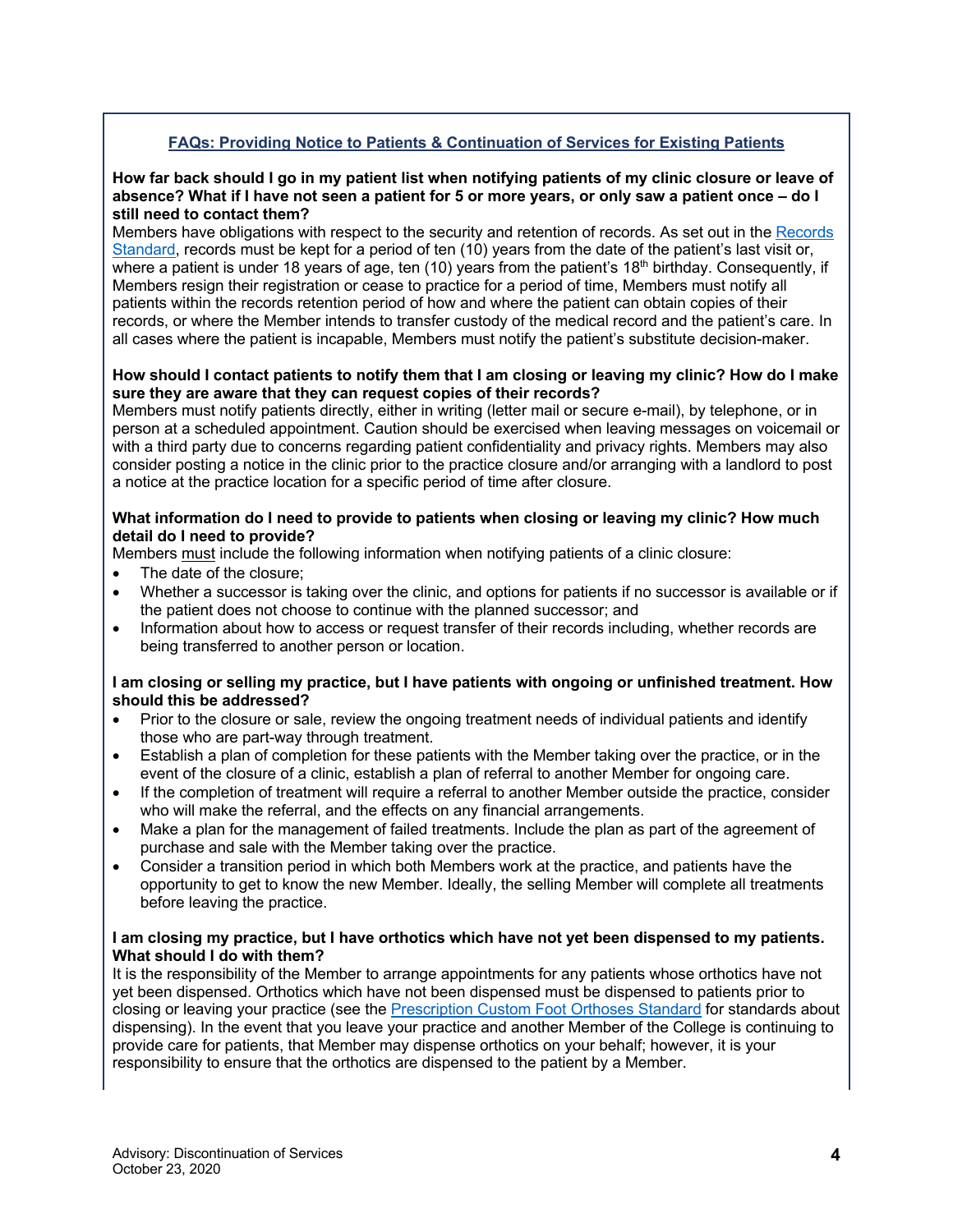**I am closing my practice, but I have orthotics which have not yet been dispensed to my patients. Can I just mail the orthotics to the patient and refer them to another Member for fitting at a later time?**

No. Dispensing must be done in-person in order to meet the PCFO Standard. If another Member will be dispensing the orthotics, the orthotics must be provided to the dispensing Member to provide to the patient. Orthotics should not be mailed to patients or picked up by patients without being properly dispensed and fitted in-person according to the PCFO Standard.

#### **A Member has died, but still has orthotics at their clinic which have not yet been dispensed to their patients. How should the orthotics be dispensed to patients?**

In this situation, best practice would have the orthotics transferred to and dispensed by another Member.

**My membership has been suspended or revoked. What are my responsibilities with regards to notifying my patients? Do I need to disclose the reason for discontinuing my services?** While there is no explicit obligation on a Member to inform patients about the reasons they are no longer permitted to practice (either because the Member's registration has been suspended or revoked), Members do have ethical obligations under the [Code of Ethics](http://cocoo.on.ca/code-of-ethics/) to communicate with patients in a manner that is complete and accurate. In other words, Members should not lie since decisions of the Discipline Committee are public and readily available to patients online. In terms of notifying patients about the discontinuation of their practice, the same considerations and obligations addressed above regarding records security and retention would apply. It is important to note that, in terms of suspensions ordered by the Discipline Committee, the order made by the panel usually incorporates a window of time for Members to transition their practice (including the transfer of records and care) before the suspension becomes effective.

# **2. Records Management**

All patient records are expected to be up to date prior to the discontinuation of services by a Member.

When a Member discontinues their services, patients must be made aware of how and where they can obtain copies of their records. It is advisable under normal circumstances to provide patients with sufficient notice of the clinic's closure so that they may request their records and that the request may be fulfilled prior to the closure of the clinic. For more information about a patient's access to records, see *[Part V of the Personal Health Information Protection Act, 2004](https://www.ontario.ca/laws/statute/04p03#BK69)*  [\(PHIPA\).](https://www.ontario.ca/laws/statute/04p03#BK69)

Patient health records must be retained, stored and/or destroyed as outlined in the College's [Records Standard.](http://www.cocoo.on.ca/pdf/standards/standards_records.pdf)

If a Member is leaving their practice and services are being taken over by another Member (e.g. when a Member sells their practice), records may be transferred to the Member's successor. In this scenario, the Member must make reasonable efforts to give notice to the patients before transferring the records or, if that is not reasonably possible, as soon as possible after transferring the records. (Note that the purchase and sale agreement should allow for the selling Member to have access to the records should it be required for legal reasons). For more information about the transfer of records to a successor, see section [42\(2\) of PHIPA.](https://www.ontario.ca/laws/statute/04p03#BK60) Patient health records must be transferred to another health information custodian in a secure manner, according to [section 13\(1\) of PHIPA.](https://www.ontario.ca/laws/statute/04p03#BK21)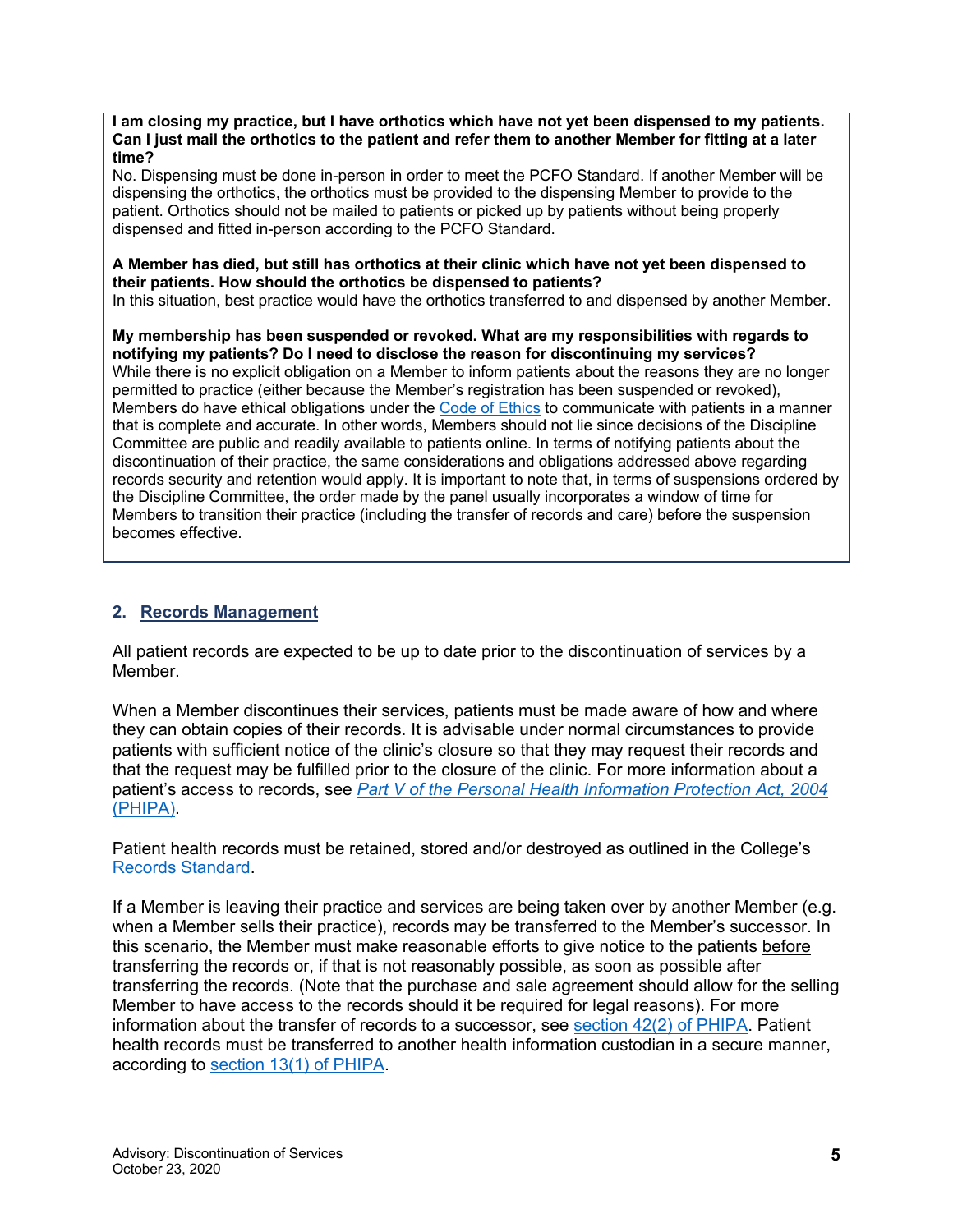In the event of the death of a Member, where the outgoing Member is unable to notify patients, the Member or individual taking over the practice (such as the estate trustee or the person who has assumed responsibility for the administration of the deceased Member's estate) shall notify the patients in writing of the circumstances and make patients aware of how and where they can obtain copies of their records.

# **FAQs: Records Management**

#### **Can patients pick up copies of their records or have them sent to their home?**

Yes, the patient can pick up copies of their records from the Member's office or request that they be forwarded by registered mail or courier to their home. If the patient picks up the records, have the patient sign in the patient's record that they have received them. If someone else arrives to pick up the patient's records from the Member's office, ensure that you have the patient's consent to release them. The patient can indicate this in advance with their signed consent.

#### **Can a patient request copies of records, or consent to the transfer of records, for their spouse and/or children?**

In most cases, a parent can request and obtain copies of records or consent to the transfer of records for children who are under the age of 16 years. While a patient may request copies or consent to transfer records for a spouse or a child 16 and over, the Member must obtain the consent of these individuals to release or transfer their records.

#### **Can I charge a fee to patients for making copies of their records?**

While Members may provide copies of records at no charge as a courtesy to their patients, a Member can charge a fee consistent with the direct costs incurred in duplicating and releasing them. This may include mailing costs, materials costs, etc. More information about fees for access of records can be found in [Part](https://www.ontario.ca/laws/statute/04p03#BK69)  [V of PHIPA.](https://www.ontario.ca/laws/statute/04p03#BK69)

#### **I am closing my practice permanently and retaining my hard copy patient files. Can I keep them at my home?**

Yes, records may be stored at your home; however, those records must be stored safely and securely according to the [Records Standard.](http://www.cocoo.on.ca/pdf/standards/standards_records.pdf) This means records must be kept under lock and key and inaccessible to anyone except the Member. Records meeting the criteria for destruction must be destroyed in a manner that ensures confidentiality.

#### **I have a lot of records and I need to store them in a location outside of the office and my home. Am I required to obtain patients' consent for storing their records elsewhere?**

Yes. Patients must provide consent if their records are stored on premises not controlled by you, according to [section 14\(2\)](https://www.ontario.ca/laws/statute/04p03#BK22) of PHIPA.

#### **My patient files are electronic. What do I need to do to ensure they are retained and stored securely once I close my practice?**

Computerized health information is subject to the same security and requirements as written information. Electronic records must be protected such that they cannot be altered or purged without proper authority. Backup copies of records are to be stored in a physically separate and secure area.

#### **When a Member dies, what happens to their patients' records?**

The estate trustee or the person who has assumed responsibility for the administration of the deceased Member's estate assumes responsibility for retaining the records until they can be transferred to another Member or individual. For more information and guidance regarding taking on responsibility for health records in the event of the death of a Member, contact the office of the [Information and Privacy](https://www.ipc.on.ca/about-us/contact-us/)  [Commissioner of Ontario](https://www.ipc.on.ca/about-us/contact-us/)**.**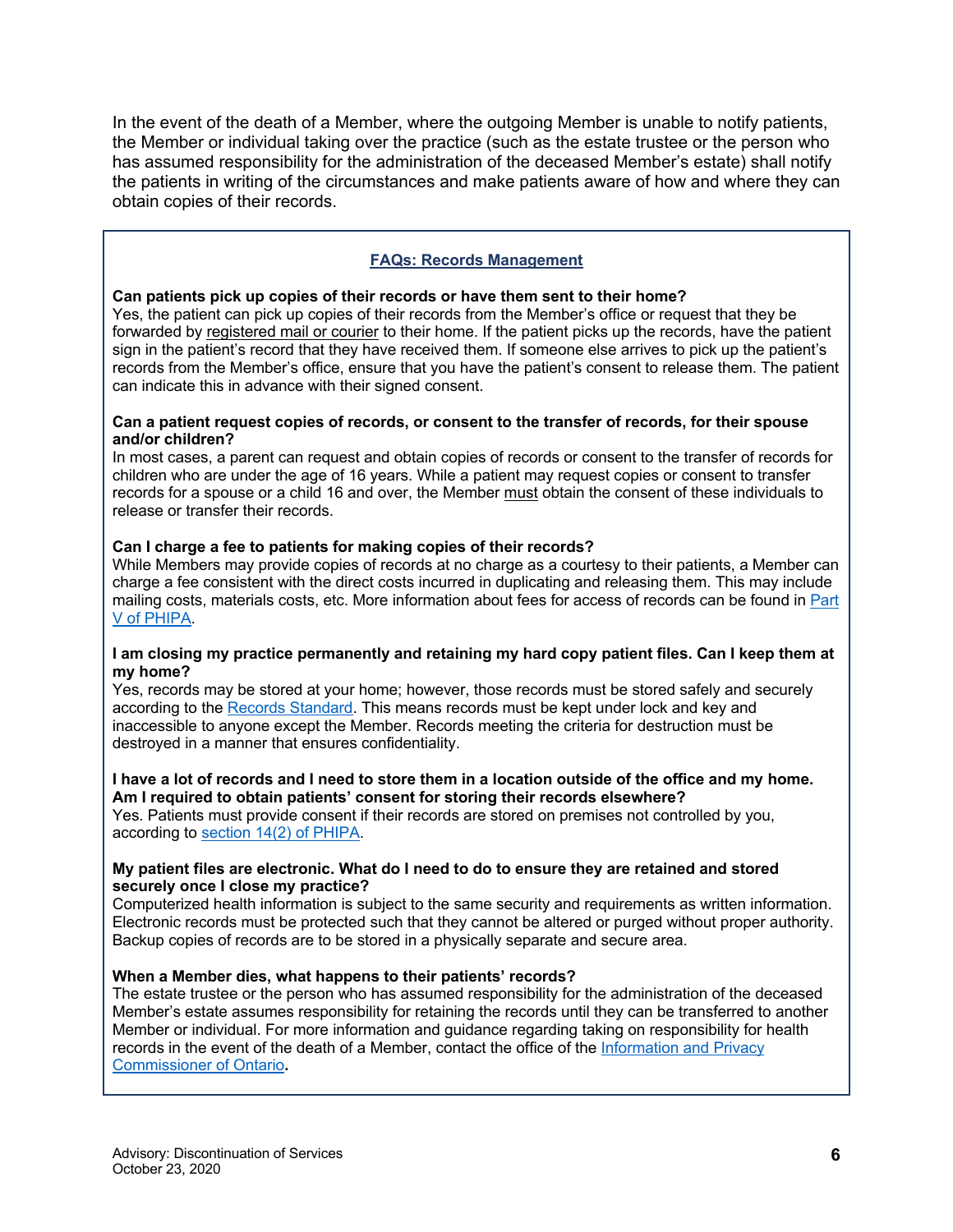# **3. Accounts and Billing**

Members should ensure that there are no outstanding accounts or financial records prior to discontinuing their services.

Members working for an employer should confirm with their employer that their name and registration number can no longer be used for billing purposes after they leave. Consider communicating this in writing and document any responses from the employer.

# **4. Updating Membership Status with the College**

When discontinuing their services, Members are required to contact the College as soon as possible (at most within 30 days) to update their membership status such that the public register may be updated. This should be done contemporaneous to the time when the Member resigns or takes a leave of absence. The College often receives calls from former patients of Members, and must be able to provide updated information to patients.

When a Member retires or resigns, they may choose to remain a Member of the College; however, information regarding any practice site(s) and working status must still be updated within 30 dates for the public register.

In the event of the death of a Member, the estate trustee or the person who has assumed responsibility for the administration of the deceased Member's estate should contact the College regarding making the necessary changes to the public register.

Members can update their membership status annually during the annual renewal period. Outside of this period, Members may update their membership status by calling the College directly at 416-542-1333, or by e-mailing Tera Goldblatt at [tgoldblatt@cocoo.on.ca.](mailto:tgoldblatt@cocoo.on.ca)

# **FAQs: Updating Membership Status with the College**

#### **Can I update my membership status online via the College website's portal outside of the annual renewal period?**

No, currently membership status cannot be changed by the Member by using the online portal outside of the annual renewal period. Members must contact the College directly.

#### **When I retire, can I remain a Member of the College?**

Yes. You may continue as a Member of the College in retirement, as long as you complete the annual renewal package and pay your renewal fees.

#### **If I am suspended or take an extended leave of absence, is my membership with the College affected?**

Members on extended leave remain Members of the College as long as annual membership fees are paid. As provided in [section 13\(2\) of the Health Professions Procedural Code,](https://www.ontario.ca/laws/statute/91r18#BK70) a person whose certificate of registration is suspended is not a Member of the College. As such, they are not permitted to say that they are a Member of the College (which constitutes impermissible holding out under section 10(2) of the *[Chiropody Act, 1991](https://www.ontario.ca/laws/statute/91c20)*) and/or use the title of chiropodist or podiatrist (which are restricted titles under section 10(1) of the *Chiropody Act, 1991*). It is an offence and a violation of the *Chiropody Act, 1991* for any person (including a "suspended Member") to hold themselves out or use a restricted title.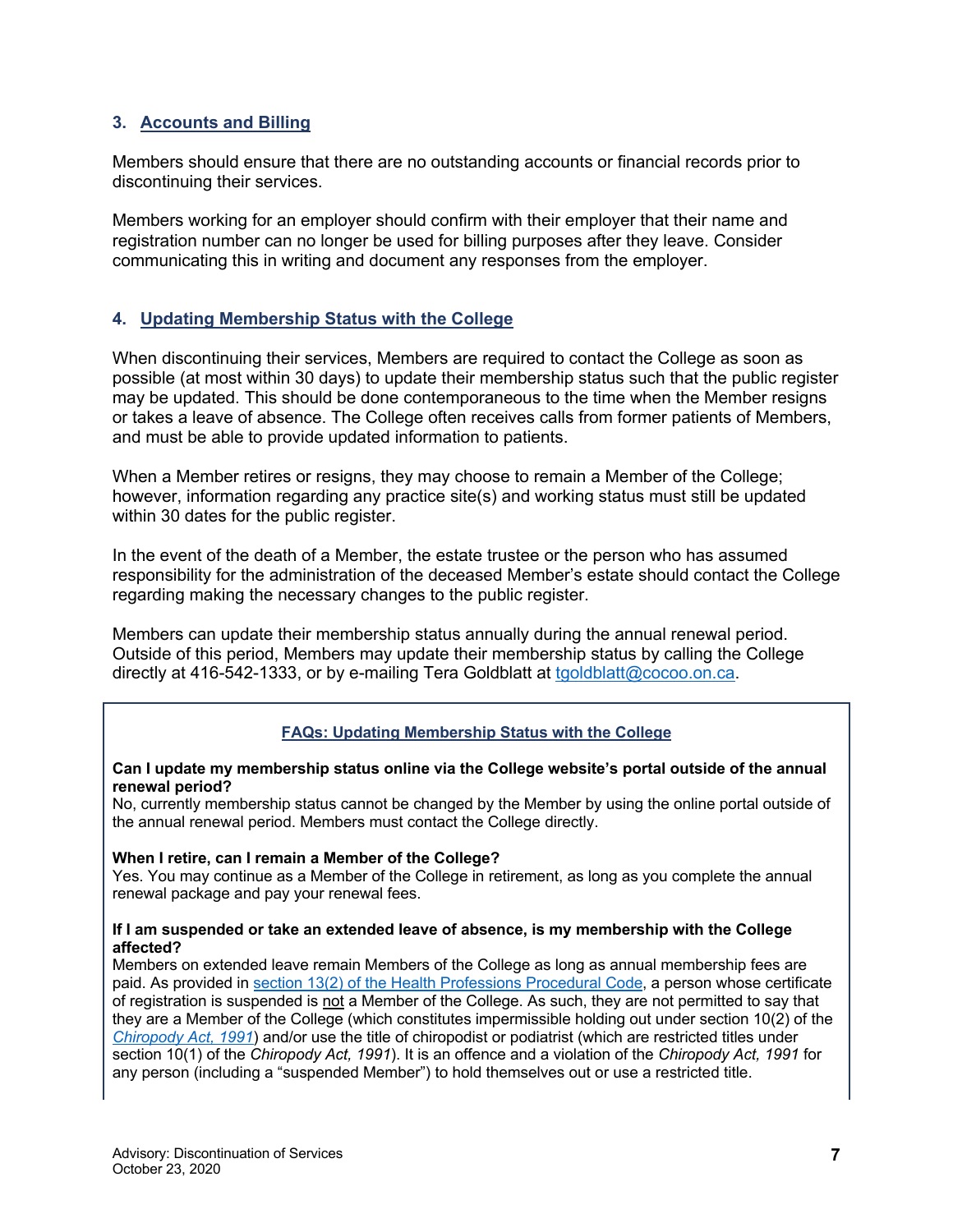#### **If I take an extended leave of absence, can I suspend my membership with the College for that time? Do I need to pay the full renewal fee?**

Unfortunately, the College does not have a reduced fee for Members who are away from their practice during leaves of absence. Members must pay for the full renewal year, or resign their membership during that time.

# **5. Updating Health Profession Corporation Status (if applicable)**

Members with a health profession corporation registered with the College who are permanently discontinuing their services must contact the College as soon as possible (at most within 30 days) to ensure that their certificate of authorization is properly dealt with.

In the event of the death of a Member, the estate trustee or the person who has assumed responsibility for the administration of the deceased Member's estate should contact the College regarding any health profession corporation registered by the deceased Member.

To update a health profession corporation status, please contact the College directly at 416- 542-1333, or e-mail Tera Goldblatt at [tgoldblatt@cocoo.on.ca.](mailto:tgoldblatt@cocoo.on.ca)

# **6. Professional Liability Insurance Coverage (if applicable)**

Members who are retiring, resigning or closing their practice permanently should contact their professional liability insurance provider to notify them of their change in work status. While not required under the [Professional Liability Insurance By-Law,](http://cocoo.on.ca/professional-liability-insurance/) Members may wish to consider additional coverage for incidents or claims occurring after they stop practising (known as "tail insurance"). Members should speak with their professional liability insurance provider directly regarding this type of coverage.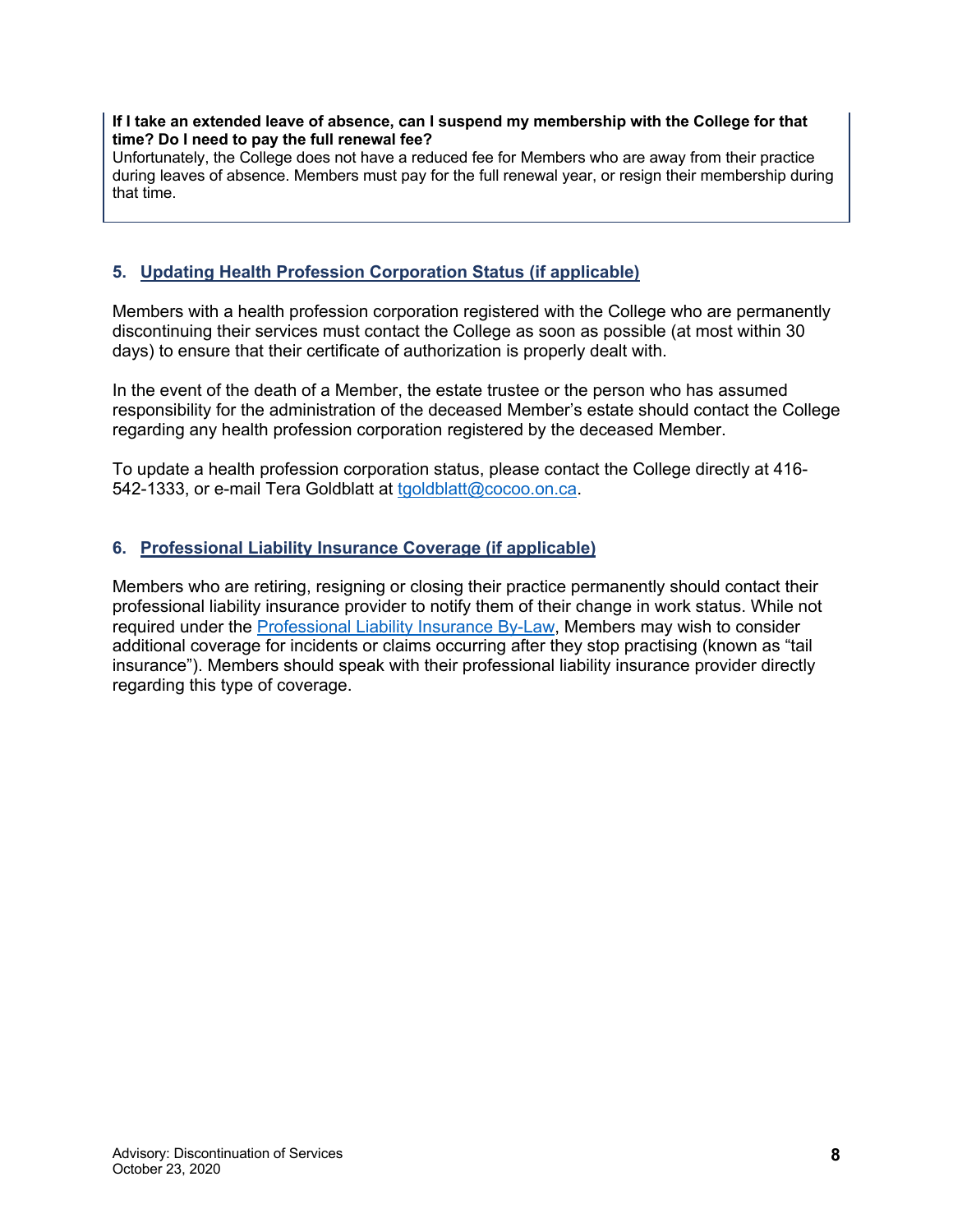### **General FAQs**

#### **My practice has signage containing my clinic name and information. Whose responsibility is it to take it down if I am closing my practice permanently? What if I am selling my practice to another Member?**

It is ultimately the responsibility of the Member who is closing the practice to ensure that any signage or advertisement is removed. If another Member is taking over the practice, the purchasing Member must remove any reference to the previous owner on signs or stationery within 6 months of the change in ownership.

#### **I am closing my practice permanently. Can I sell my equipment?**

Yes. Clinical equipment such as Plinths, autoclaves and instruments may be sold. It is important that the selling Member include in the sale the equipment service records and equipment manuals, which are required to be kept on site. It is the responsibility of the purchasing Member or individual to ensure that any purchased equipment is serviced and passes inspection by a qualified technician for safety, efficacy and (where applicable) calibrated for accuracy as specified by manufacturer or government guidelines, prior to employing the equipment in a clinical setting (see the Safety and the Practice Environment [Standard\).](http://cocoo.on.ca/standards-of-practice/)

# **Resources for Dealing with Privacy Matters**

The Information Privacy Commissioner (IPC) has produced the following documents to assist health care providers to comply with the *Personal Health Information Protection Act, 2004* (PHIPA):

- [Avoiding Abandoned Health Records: Guidance for Health Information Custodians](https://www.ipc.on.ca/wp-content/uploads/2019/02/avoiding-abandoned-health-records-e.pdf)  [Changing Practice](https://www.ipc.on.ca/wp-content/uploads/2019/02/avoiding-abandoned-health-records-e.pdf)
- [Disposing of Your Electronic Media](https://www.ipc.on.ca/wp-content/uploads/2018/03/fs-tech-disposing-of-your-electronic-media-003.pdf)
- [Fact Sheet: Safeguarding Personal Health Information](https://www.ipc.on.ca/wp-content/uploads/Resources/fact-01-e.pdf)
- Get rid of it *Securely* [to keep it Private: Best Practices for the Secure Destruction of](https://www.ipc.on.ca/wp-content/uploads/Resources/naid.pdf)  [Personal Health Information](https://www.ipc.on.ca/wp-content/uploads/Resources/naid.pdf)
- [Responding to a Request for Access to Personal Health Information](https://www.ipc.on.ca/wp-content/uploads/2017/02/2017-he-pd-02-e.pdf)
- [Succession Planning to Help Prevent Abandoned Records](https://www.ipc.on.ca/wp-content/uploads/2019/04/fs-health-abandoned_rec.pdf)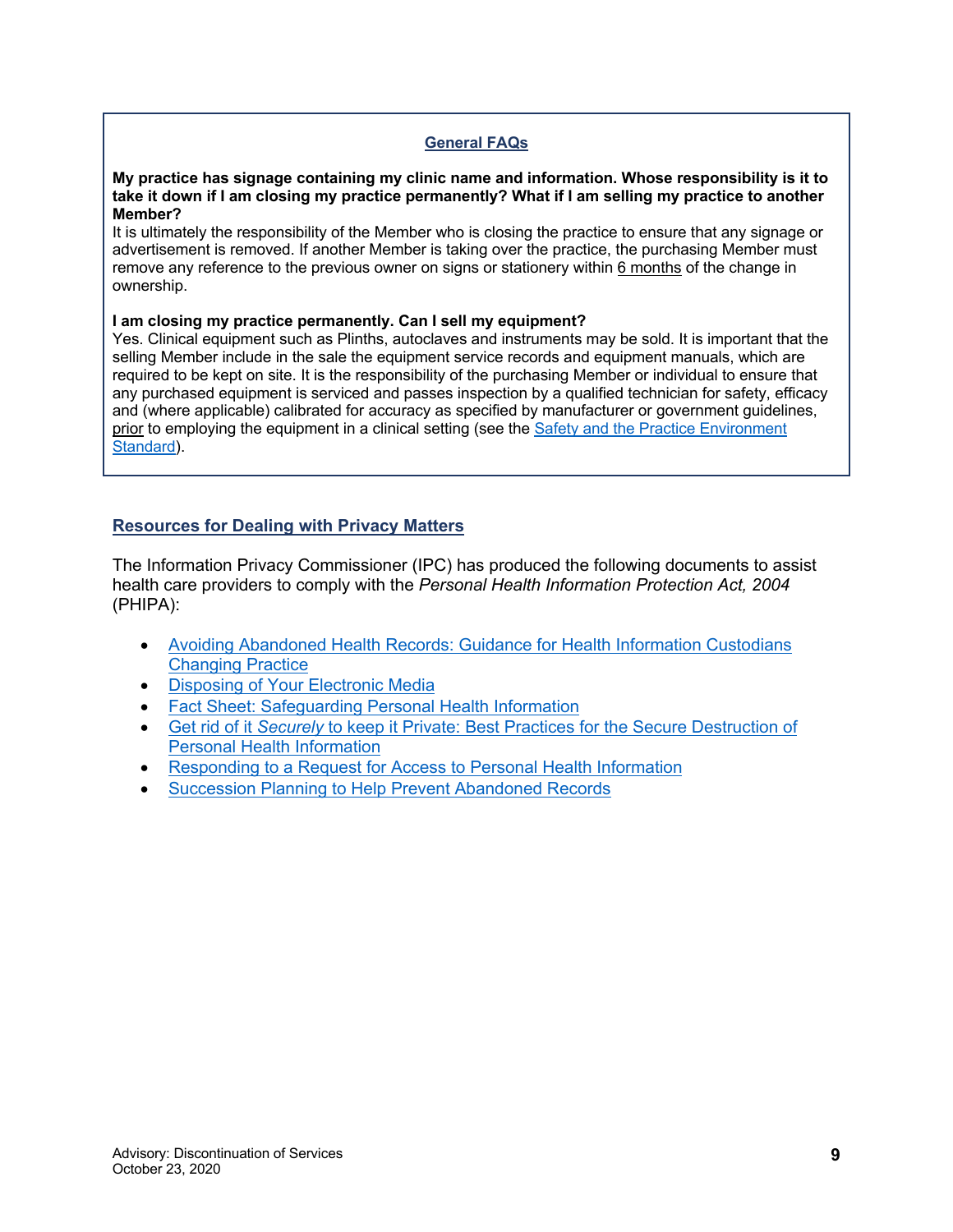# **Checklist for Discontinuation of Services**

- $\Box$  Provide notice regarding the discontinuation of services to:
	- $\Box$  Existing patients
	- $\Box$  Any referral sources
- $\Box$  Make arrangements/referrals for continuation of care that is necessary
	- $\Box$  Document follow-up plan(s) and/or referrals made in the patient's record
- $\Box$  Manage records
	- $\Box$  Ensure all patient records are up to date
	- $\Box$  Provide notice of how and where patients can obtain copies of their records (if closing) or that records will be transferred (if selling or transferring to successor)
	- $\Box$  Retain, store, transfer and/or destroy records as outlined in the Records Standard and PHIPA
- $\Box$  Manage accounts and billing
	- $\Box$  Ensure there are no outstanding financial records
	- $\Box$  Contact any employer(s) (in writing) that your name and registration number can no longer be used for billing purposes (if applicable)
- $\Box$  Contact the College to update membership status
- $\Box$  Contact the College to discontinue any certificate of authorization for a corporation (if applicable)
- $\Box$  Contact your professional liability insurance provider to notify them of your change in work status (if applicable)